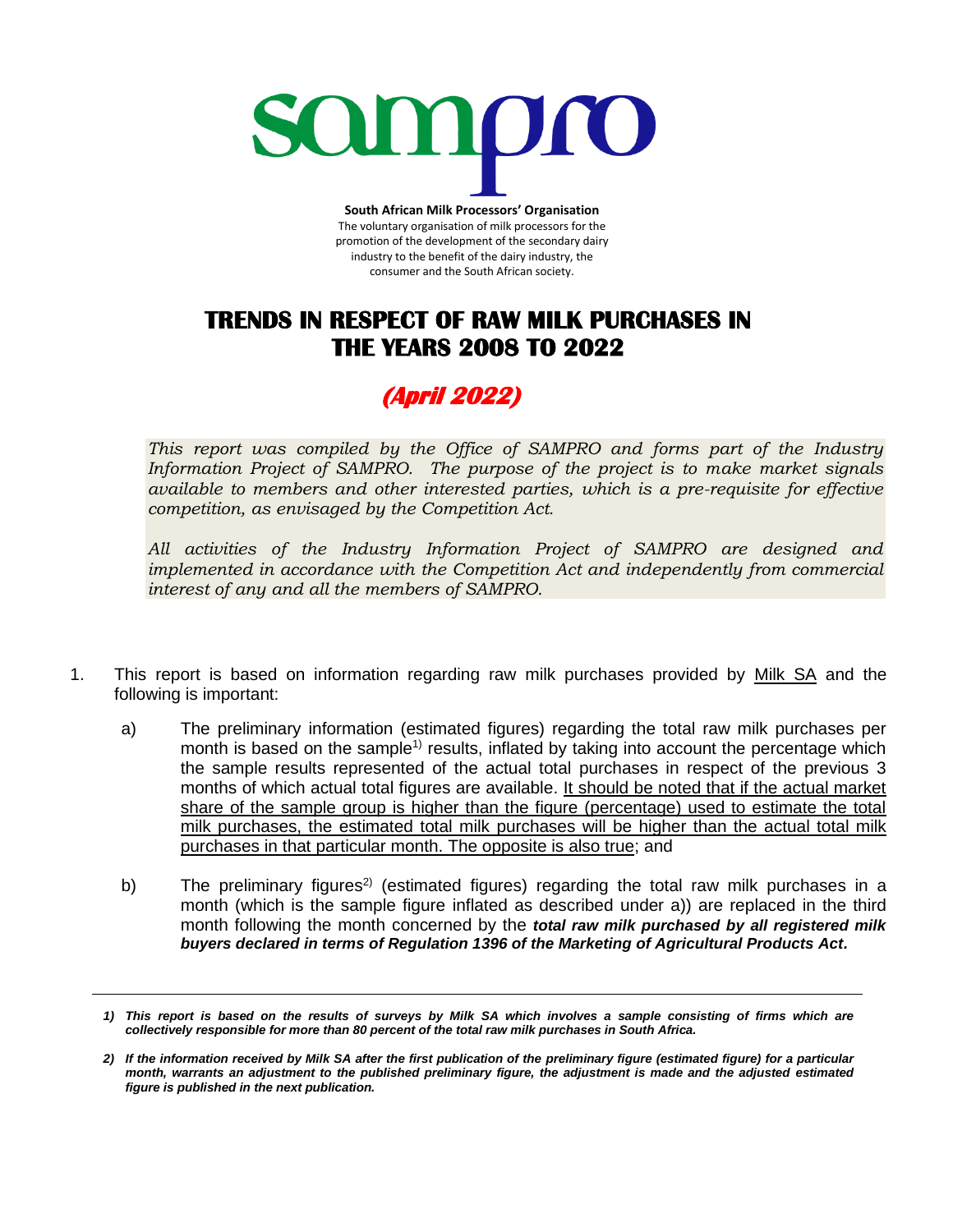2. The total quantity of raw milk purchased in South Africa, in each of the twelve years, 2008 to 2020, is indicated in Table 1.

| <b>YEAR</b> | <b>TOTAL</b><br><b>RAW MILK</b><br><b>KILOGRAM</b> | <b>PERCENTAGE CHANGE</b><br><b>FROM PREVIOUS</b><br><b>YEAR</b> | <b>INDEX</b><br>$2008 = 100$ |
|-------------|----------------------------------------------------|-----------------------------------------------------------------|------------------------------|
| 2008        | 2 624 511 678                                      | 2.50                                                            | 100.00                       |
| 2009        | 2 586 868 067                                      | $-1.43$                                                         | 98.57                        |
| 2010        | 2 711 236 032                                      | 4.82                                                            | 103.30                       |
| 2011        | 2 720 402 147                                      | 0.34                                                            | 103.65                       |
| 2012        | 2 842 810 159                                      | 4.50                                                            | 108.32                       |
| 2013        | 2 905 811 947                                      | 2.22                                                            | 110.72                       |
| 2014        | 2 982 734 596                                      | 2.65                                                            | 113.65                       |
| 2015        | 3 172 655 770                                      | 6.37                                                            | 120.89                       |
| 2016        | 3 158 466 390                                      | $-0.45$                                                         | 120.34                       |
| 2017        | 3 253 682 081                                      | 3.01                                                            | 123.97                       |
| 2018        | 3 410 535 903                                      | 4.82                                                            | 129.95                       |
| 2019        | 3 432 802 395                                      | 0.65                                                            | 130.79                       |
| 2020        | 3 427 335 376                                      | $-0.16$                                                         | 130.58                       |
| $2021^{4}$  | 3 403 100 413                                      | $-0.71$                                                         | 129.67                       |

## **TABLE 1 3) :TOTAL PURCHASES OF RAW MILK IN SOUTH AFRICA ACCORDING TO MILK SA**

- 3. The quantity of raw milk purchased in South Africa as captured in Table 1 shows, amongst other, that:
	- a) In the three years from 2011 to 2014, the production of raw milk increased with 9.64 percent, or a compound annual growth rate of 3.12 percent, which is higher than the increase in the previous three years (from 2008 to 2011) of 3.65 percent or a compound annual growth rate of 1.20 percent;
	- b) In the three years from 2014 to 2017, the production of raw milk increased with 9.08 percent or compound annual growth rate of 2.94 percent, which is lower than the increase of 9.64 percent in the previous three years (2011 to 2014) or a compound annual growth rate of 3.12 percent; and
	- c) The production in four of the last fourteen years (28.6 percent of the years) namely 2009, 2016, 2020 and 2021<sup>4)</sup>, were respectively 1.43, 0.45, 0.16 and 0.71 percent lower than in the relevant previous years.

*<sup>3)</sup> Table prepared by the Office of SAMPRO based on information received from Milk SA on the total raw milk purchased by all registered milk buyers declared in terms of Regulation 1396 of the Marketing of Agricultural Products Act and two previous similar regulations.*

*<sup>4)</sup> The total purchases of unprocessed milk in 2021, has been finalized in March 2022.*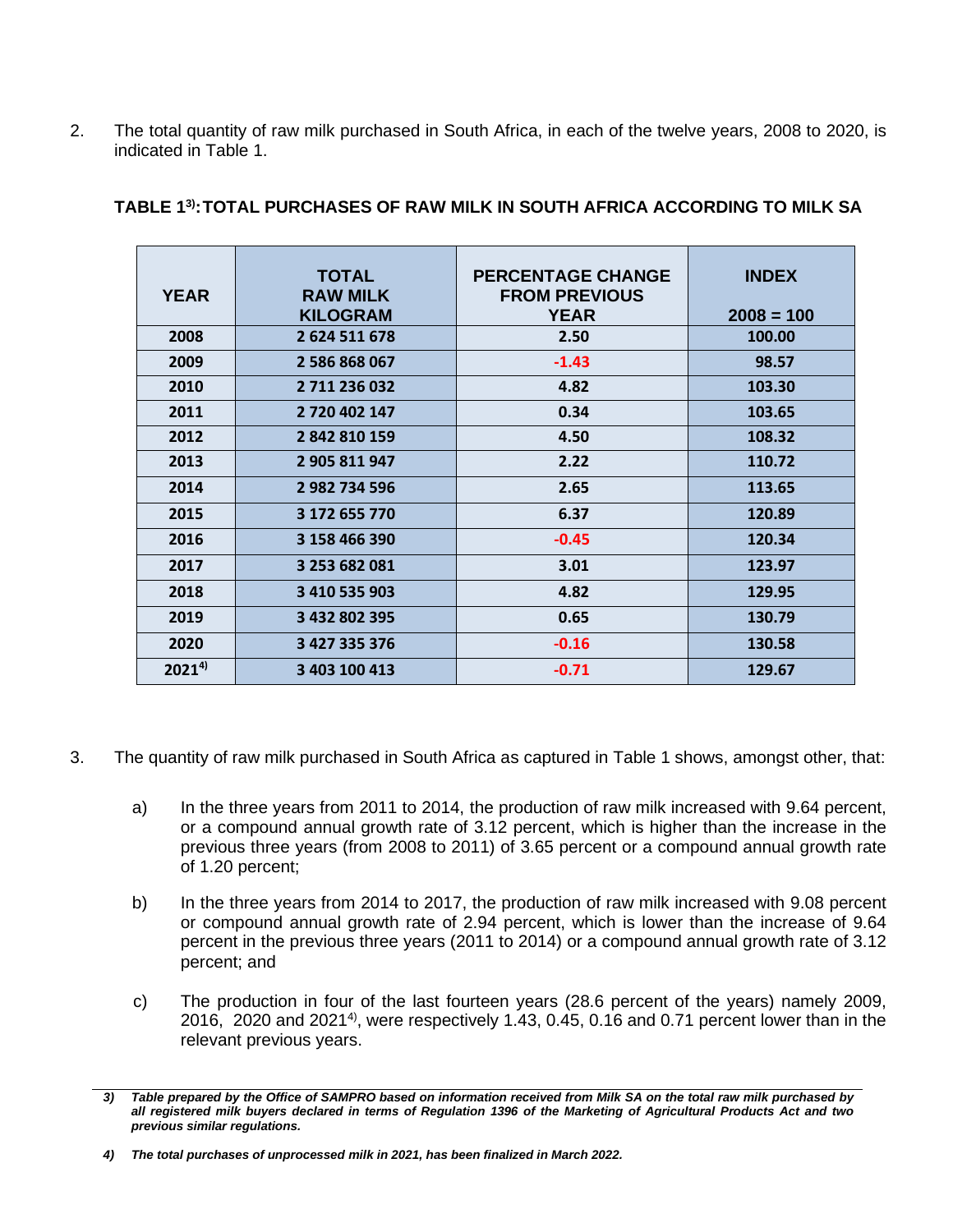- 4. Based on the methodology described in paragraph 1, the trends in respect of **the average quantity of raw milk purchased per day per month** in the years 2017 to April 2022, and the estimated average quantities purchased per day in March and April 2022, are indicated in Graph 1.
- 5. From Graph 1, it is clear that:
	- a) The mass purchased per day in, April, July and December 2019, were lower than in the same months of 2018, while the mass purchased in January, February, March, May, June, August, September, October and November 2019, were higher than in the same months of 2018; and
	- b) The mass purchased per day in January 2020 and the mass of purchases in November 2020, was higher than in the same months of 2019, while figures for February, March, April, May, June, July, August, September, October and the mass of purchases for December 2020, are lower than in the same months of 2019; and
	- c) The mass purchased per day in January, February, March, May, June, July and August 2021, is lower than the mass purchased in the same months of 2020, while the opposite is true in respect of April, September, October and December 2021; and
	- d) The mass purchased per day in January 2022, is higher than in the same month of 2021, while the opposite is true in respect of February, March and April 2022.



**Compiled by: Marietjie Le Roux, De Wet Jonker and Alwyn P Kraamwinkel 23 May 2022**